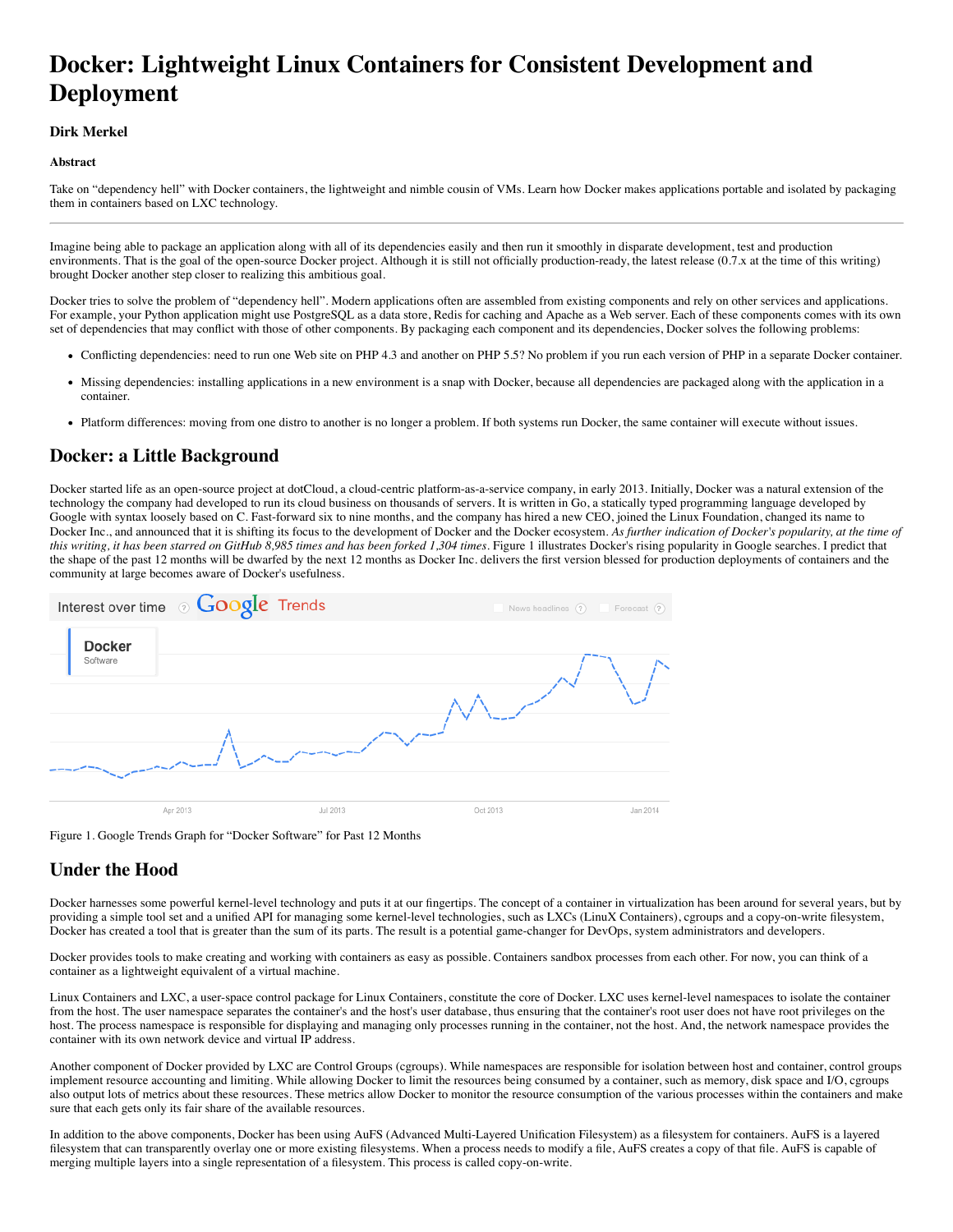*The really cool thing is that AuFS allows Docker to use certain images as the basis for containers.* For example, you might have a CentOS Linux image that can be used as the basis for many different containers. Thanks to AuFS, only one copy of the CentOS image is required, which results in savings of storage and memory, as well as faster deployments of containers.

An added benefit of using AuFS is Docker's ability to version container images. Each new version is simply a diff of changes from the previous version, effectively keeping image files to a minimum. But, it also means that you always have a complete audit trail of what has changed from one version of a container to another.

Traditionally, Docker has depended on AuFS to provide a copy-on-write storage mechanism. However, the recent addition of a storage driver API is likely to lessen that dependence. Initially, there are three storage drivers available: AuFS, VFS and Device-Mapper, which is the result of a collaboration with Red Hat.

As of version 0.7, Docker works with all Linux distributions. However, it does not work with most non-Linux operating systems, such as Windows and OS X. The recommended way of using Docker on those OSes is to provision a virtual machine on VirtualBox using Vagrant.

# **Containers vs. Other Types of Virtualization**

So what exactly is a container and how is it different from hypervisor-based virtualization? To put it simply, containers virtualize at the operating system level, whereas hypervisor-based solutions virtualize at the hardware level. While the effect is similar, the differences are important and significant, which is why I'll spend a little time exploring the differences and the resulting differences and trade-offs.

### **Virtualization:**

Both containers and VMs are virtualization tools. On the VM side, a hypervisor makes siloed slices of hardware available. There are generally two types of hypervisors: "Type 1" runs directly on the bare metal of the hardware, while "Type 2" runs as an additional layer of software within a guest OS. While the open-source Xen and VMware's ESX are examples of Type 1 hypervisors, examples of Type 2 include Oracle's open-source VirtualBox and VMware Server. Although Type 1 is a better candidate for comparison to Docker containers, I don't make a distinction between the two types for the rest of this article.

Containers, in contrast, make available protected portions of the operating system—they effectively virtualize the operating system. Two containers running on the same operating system don't know that they are sharing resources because each has its own abstracted networking layer, processes and so on.

### **Operating Systems and Resources:**

Since hypervisor-based virtualization provides access to hardware only, you still need to install an operating system. As a result, there are multiple full-fledged operating systems running, one in each VM, which quickly gobbles up resources on the server, such as RAM, CPU and bandwidth.

Containers piggyback on an already running operating system as their host environment. They merely execute in spaces that are isolated from each other and from certain parts of the host OS. This has two significant benefits. First, resource utilization is much more efficient. If a container is not executing anything, it is not using up resources, and containers can call upon their host OS to satisfy some or all of their dependencies. Second, containers are cheap and therefore fast to create and destroy. There is no need to boot and shut down a whole OS. Instead, a container merely has to terminate the processes running in its isolated space. Consequently, starting and stopping a container is more akin to starting and quitting an application, and is just as fast.

Both types of virtualization and containers are illustrated in Figure 2.

|                           | Interest over time <b>GOOgle</b> Trends |          | News headlines (?) | Forecast (?) |
|---------------------------|-----------------------------------------|----------|--------------------|--------------|
| <b>Docker</b><br>Software |                                         |          |                    |              |
|                           |                                         |          |                    |              |
|                           | Apr 2013                                | Jul 2013 | Oct 2013           | Jan 2014     |

Figure 2. VMs vs. Containers

#### **Isolation for Performance and Security:**

Processes executing in a Docker container are isolated from processes running on the host OS or in other Docker containers. Nevertheless, all processes are executing in the same kernel. Docker leverages LXC to provide separate namespaces for containers, a technology that has been present in Linux kernels for 5+ years and is considered fairly mature. It also uses Control Groups, which have been in the Linux kernel even longer, to implement resource auditing and limiting.

The Docker dæmon itself also poses a potential attack vector because it currently runs with root privileges. Improvements to both LXC and Docker should allow containers to run without root privileges and to execute the Docker dæmon under a different system user.

Although the type of isolation provided is overall quite strong, it is arguably not as strong as what can be enforced by virtual machines at the hypervisor level. If the kernel goes down, so do all the containers. The other area where VMs have the advantage is their maturity and widespread adoption in production environments. VMs have been hardened and proven themselves in many different high-availability environments. In comparison, Docker and its supporting technologies have not seen nearly as much action. Docker in particular is undergoing massive changes every day, and we all know that change is the enemy of security.

### **Docker and VMs—Frenemies:**

Now that I've spent all this time comparing Docker and VMs, it's time to acknowledge that these two technologies can actually complement each other. Docker runs just fine on already-virtualized environments. You obviously don't want to incur the cost of encapsulating each application or component in a separate VM, but given a Linux VM, you can easily deploy Docker containers on it. That is why it should not come as a surprise that the officially supported way of using Docker on non-Linux systems, such as OS X and Windows, is to install a Precise64 base Ubuntu virtual machine with the help of Vagrant. Simple detailed instructions are provided on the [http://www.docker.io](http://www.docker.io/) site.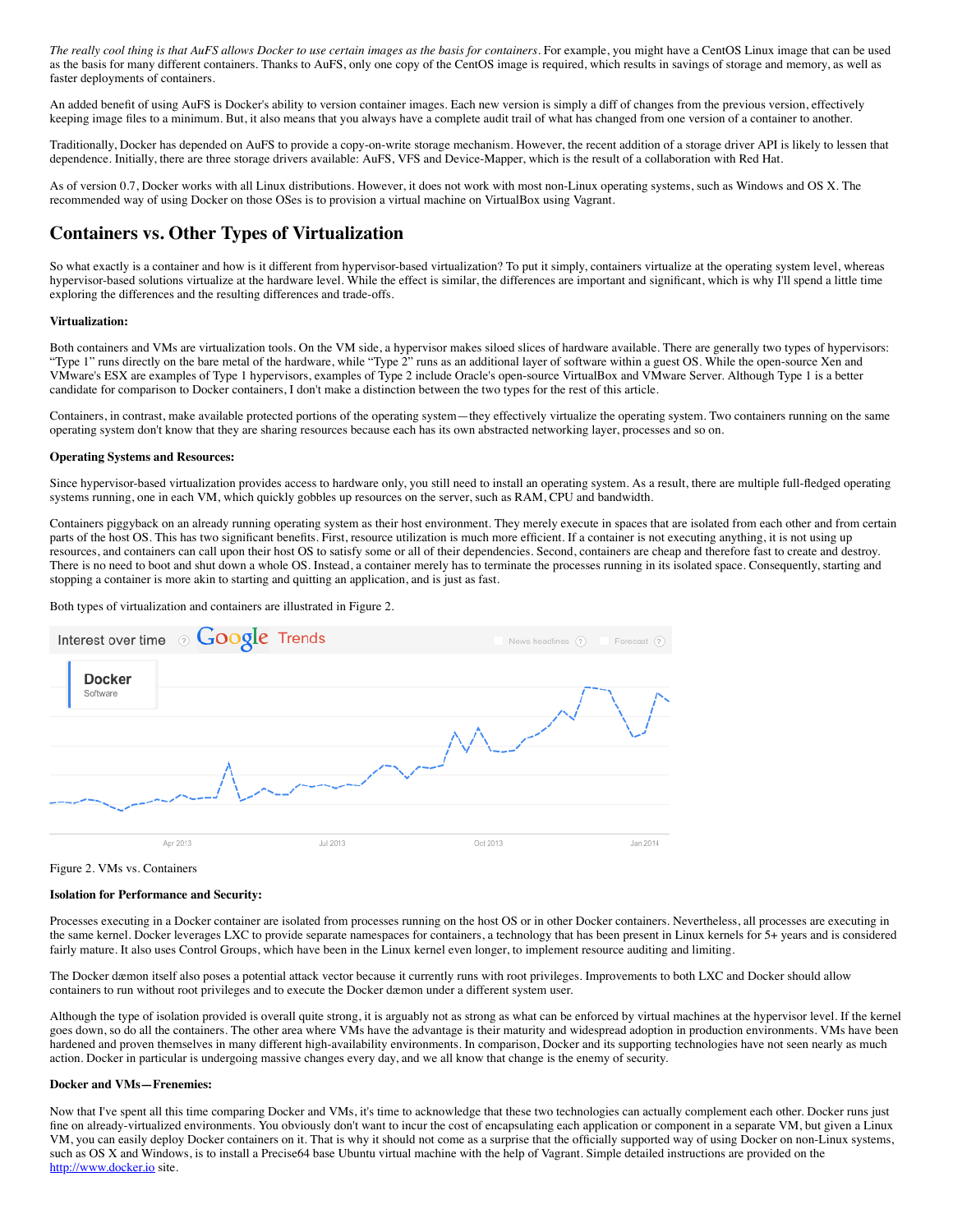The bottom line is that virtualization and containers exhibit some similarities. Initially, it helps to think of containers as very lightweight virtualization. However, as you spend more time with containers, you come to understand the subtle but important differences. Docker does a nice job of harnessing the benefits of containerization for a focused purpose, namely the lightweight packaging and deployment of applications.

# **Docker Repositories**

*One of Docker's killer features is the ability to find, download and start container images that were created by other developers quickly.* The place where images are stored is called a registry, and Docker Inc. offers a public registry also called the Central Index. You can think of the registry along with the Docker client as the equivalent of Node's NPM, Perl's CPAN or Ruby's RubyGems.

In addition to various base images, which you can use to create your own Docker containers, the public Docker Registry features images of ready-to-run software, including databases, content management systems, development environments, Web servers and so on. While the Docker command-line client searches the public Registry by default, it is also possible to maintain private registries. This is a great option for distributing images with proprietary code or components internally to your company. Pushing images to the registry is just as easy as downloading. It requires you to create an account, but that is free as well. Lastly, Docker Inc.'s registry has a Web-based interface for searching for, reading about, commenting on and recommending (aka "starring") images. It is ridiculously easy to use, and I encourage you to click the link in the Resources section of this article and start exploring.

# **Hands-On with Docker**

Docker consists of a single binary that can be run in one of three different ways. First, it can run as a dæmon to manage the containers. The dæmon exposes a REST-based API that can be accessed locally or remotely. A growing number of client libraries are available to interact with the dæmon's API, including Ruby, Python, JavaScript (Angular and Node), Erlang, Go and PHP.

The client libraries are great for accessing the dæmon programmatically, but the more common use case is to issue instructions from the command line, which is the second way the Docker binary can be used, namely as a command-line client to the REST-based dæmon.

Third, the Docker binary functions as a client to remote repositories of images. Tagged images that make up the filesystem for a container are called repositories. Users can pull images provided by others and share their own images by pushing them to the registry. Registries are used to collect, list and organize repositories.

Let's see all three ways of running the docker executable in action. In this example, you'll search the Docker repository for a MySQL image. Once you find an image you like, you'll download it, and tell the Docker dæmon to run the command (MySQL). You'll do all of this from the command line.

| 000                                                                                                                                      |                                                                                   |                                  | $\textcircled{r}$ vagrant@precise64: ~ - ssh - 117×61 |                      | $\mathbf{e}^{\mathbf{e}}$ |  |  |  |  |  |
|------------------------------------------------------------------------------------------------------------------------------------------|-----------------------------------------------------------------------------------|----------------------------------|-------------------------------------------------------|----------------------|---------------------------|--|--|--|--|--|
| ₿<br>^Cvagrant@precise64:~\$ docker search mysql   head -n 5<br>DESCRIPTION<br><b>STARS</b><br>OFFICIAL<br><b>TRUSTED</b><br><b>NAME</b> |                                                                                   |                                  |                                                       |                      |                           |  |  |  |  |  |
| brice/mysql                                                                                                                              |                                                                                   | A base mysql container.          |                                                       | $\mathbf{1}$         |                           |  |  |  |  |  |
| dhrp/mysql                                                                                                                               |                                                                                   | The simplest MySQL possible.     |                                                       | $\theta$             |                           |  |  |  |  |  |
| jathanism/mysql                                                                                                                          |                                                                                   | Self-contained bare mysql-server |                                                       | $\theta$             |                           |  |  |  |  |  |
| guillermo/mysql                                                                                                                          |                                                                                   |                                  | Ubuntu + default Mysql-Server Package                 | $\theta$             |                           |  |  |  |  |  |
| vagrant@precise64:~\$ docker pull brice/mysql                                                                                            |                                                                                   |                                  |                                                       |                      |                           |  |  |  |  |  |
| Pulling repository brice/mysql                                                                                                           |                                                                                   |                                  |                                                       |                      |                           |  |  |  |  |  |
| 0ed7576d4b68: Download complete                                                                                                          |                                                                                   |                                  |                                                       |                      |                           |  |  |  |  |  |
|                                                                                                                                          | 27cf78414709: Download complete                                                   |                                  |                                                       |                      |                           |  |  |  |  |  |
| b750fe79269d: Download complete                                                                                                          |                                                                                   |                                  |                                                       |                      |                           |  |  |  |  |  |
| f9b538cf21a4: Download complete                                                                                                          |                                                                                   |                                  |                                                       |                      |                           |  |  |  |  |  |
|                                                                                                                                          | 54b40ae02e64: Download complete                                                   |                                  |                                                       |                      |                           |  |  |  |  |  |
|                                                                                                                                          | 6767e3bffdce: Download complete                                                   |                                  |                                                       |                      |                           |  |  |  |  |  |
| 2b65ae86c060: Download complete                                                                                                          |                                                                                   |                                  |                                                       |                      |                           |  |  |  |  |  |
| 8c58f8c27b43: Download complete                                                                                                          |                                                                                   |                                  |                                                       |                      |                           |  |  |  |  |  |
|                                                                                                                                          | 15dd09268e8a: Download complete                                                   |                                  |                                                       |                      |                           |  |  |  |  |  |
| 03b9b525c4a9: Download complete                                                                                                          |                                                                                   |                                  |                                                       |                      |                           |  |  |  |  |  |
| 89aafc8db174: Download complete                                                                                                          |                                                                                   |                                  |                                                       |                      |                           |  |  |  |  |  |
| 6d0512b224be: Download complete                                                                                                          |                                                                                   |                                  |                                                       |                      |                           |  |  |  |  |  |
| b27179fa3da5: Download complete                                                                                                          |                                                                                   |                                  |                                                       |                      |                           |  |  |  |  |  |
| vagrant@precise64:~\$ docker images                                                                                                      |                                                                                   |                                  |                                                       |                      |                           |  |  |  |  |  |
| REPOSITORY<br><none></none>                                                                                                              | TAG.                                                                              | IMAGE ID                         | CREATED                                               | VIRTUAL SIZE         |                           |  |  |  |  |  |
| <none></none>                                                                                                                            | <none><br/><none></none></none>                                                   | 557163189046<br>28422220f0d3     | 3 days ago<br>3 days ago                              | 597.3 MB<br>526.4 MB |                           |  |  |  |  |  |
| <none></none>                                                                                                                            | <none></none>                                                                     | 1f487273ee25                     | 3 days ago                                            | 526.4 MB             |                           |  |  |  |  |  |
| <none></none>                                                                                                                            | <none></none>                                                                     | 815432ccaa6b                     | 3 days ago                                            | 526.4 MB             |                           |  |  |  |  |  |
| brice/mysql                                                                                                                              | latest                                                                            | 0ed7576d4b68                     | 4 weeks ago                                           | 496.9 MB             |                           |  |  |  |  |  |
| centos                                                                                                                                   | 6.4                                                                               | 539c0211cd76                     | 9 months ago                                          | 300.6 MB             |                           |  |  |  |  |  |
|                                                                                                                                          | vagrant@precise64:~\$ docker run -d -t brice/mysql                                |                                  |                                                       |                      |                           |  |  |  |  |  |
|                                                                                                                                          |                                                                                   |                                  |                                                       |                      |                           |  |  |  |  |  |
| 5a9005441bb5d1a420569f1033d5af6c8a6b25ccfdc4885ab206c58b762f9355<br>vagrant@precise64:~\$ docker ps                                      |                                                                                   |                                  |                                                       |                      |                           |  |  |  |  |  |
| CONTAINER ID                                                                                                                             | IMAGE                                                                             | <b>COMMAND</b>                   | <b>CREATED</b>                                        | <b>STATUS</b>        | PORTS                     |  |  |  |  |  |
| <b>NAMES</b>                                                                                                                             |                                                                                   |                                  |                                                       |                      |                           |  |  |  |  |  |
| 5a9005441bb5                                                                                                                             | brice/mysql:latest                                                                | mysqld safe                      | 27 seconds ago                                        | Up 26 seconds        | 3306/tcp                  |  |  |  |  |  |
| cocky nobel                                                                                                                              |                                                                                   |                                  |                                                       |                      |                           |  |  |  |  |  |
|                                                                                                                                          | vagrant@precise64:~\$ docker inspect docker inspect 5a9005441bb5   grep IPAddress |                                  |                                                       |                      |                           |  |  |  |  |  |
|                                                                                                                                          | vagrant@precise64:~\$ mysql -p -u root -P 3306 -h 172.17.0.35                     |                                  |                                                       |                      |                           |  |  |  |  |  |
| Enter password:                                                                                                                          |                                                                                   |                                  |                                                       |                      |                           |  |  |  |  |  |
| Welcome to the MySQL monitor. Commands end with ; or $\gtrsim g$ .                                                                       |                                                                                   |                                  |                                                       |                      |                           |  |  |  |  |  |
| Your MySQL connection id is 1                                                                                                            |                                                                                   |                                  |                                                       |                      |                           |  |  |  |  |  |
| Server version: 5.5.27-0ubuntu2 (Ubuntu)                                                                                                 |                                                                                   |                                  |                                                       |                      |                           |  |  |  |  |  |
|                                                                                                                                          |                                                                                   |                                  |                                                       |                      |                           |  |  |  |  |  |
| Copyright (c) 2000, 2013, Oracle and/or its affiliates. All rights reserved.                                                             |                                                                                   |                                  |                                                       |                      |                           |  |  |  |  |  |
|                                                                                                                                          |                                                                                   |                                  |                                                       |                      |                           |  |  |  |  |  |
| Oracle is a registered trademark of Oracle Corporation and/or its                                                                        |                                                                                   |                                  |                                                       |                      |                           |  |  |  |  |  |
| affiliates. Other names may be trademarks of their respective                                                                            |                                                                                   |                                  |                                                       |                      |                           |  |  |  |  |  |
| owners.                                                                                                                                  |                                                                                   |                                  |                                                       |                      |                           |  |  |  |  |  |
| Type 'help;' or '\h' for help. Type '\c' to clear the current input statement.                                                           |                                                                                   |                                  |                                                       |                      |                           |  |  |  |  |  |
|                                                                                                                                          |                                                                                   |                                  |                                                       |                      |                           |  |  |  |  |  |
| mysql> exit                                                                                                                              |                                                                                   |                                  |                                                       |                      |                           |  |  |  |  |  |
| Bye<br>vagrant@precise64:~\$ docker stop 5a9005441bb5                                                                                    |                                                                                   |                                  |                                                       |                      |                           |  |  |  |  |  |
| 5a9005441bb5                                                                                                                             |                                                                                   |                                  |                                                       |                      |                           |  |  |  |  |  |
| vagrant@precise64:~\$                                                                                                                    |                                                                                   |                                  |                                                       |                      |                           |  |  |  |  |  |
|                                                                                                                                          |                                                                                   |                                  |                                                       |                      |                           |  |  |  |  |  |

Figure 3. Pulling a Docker Image and Launching a Container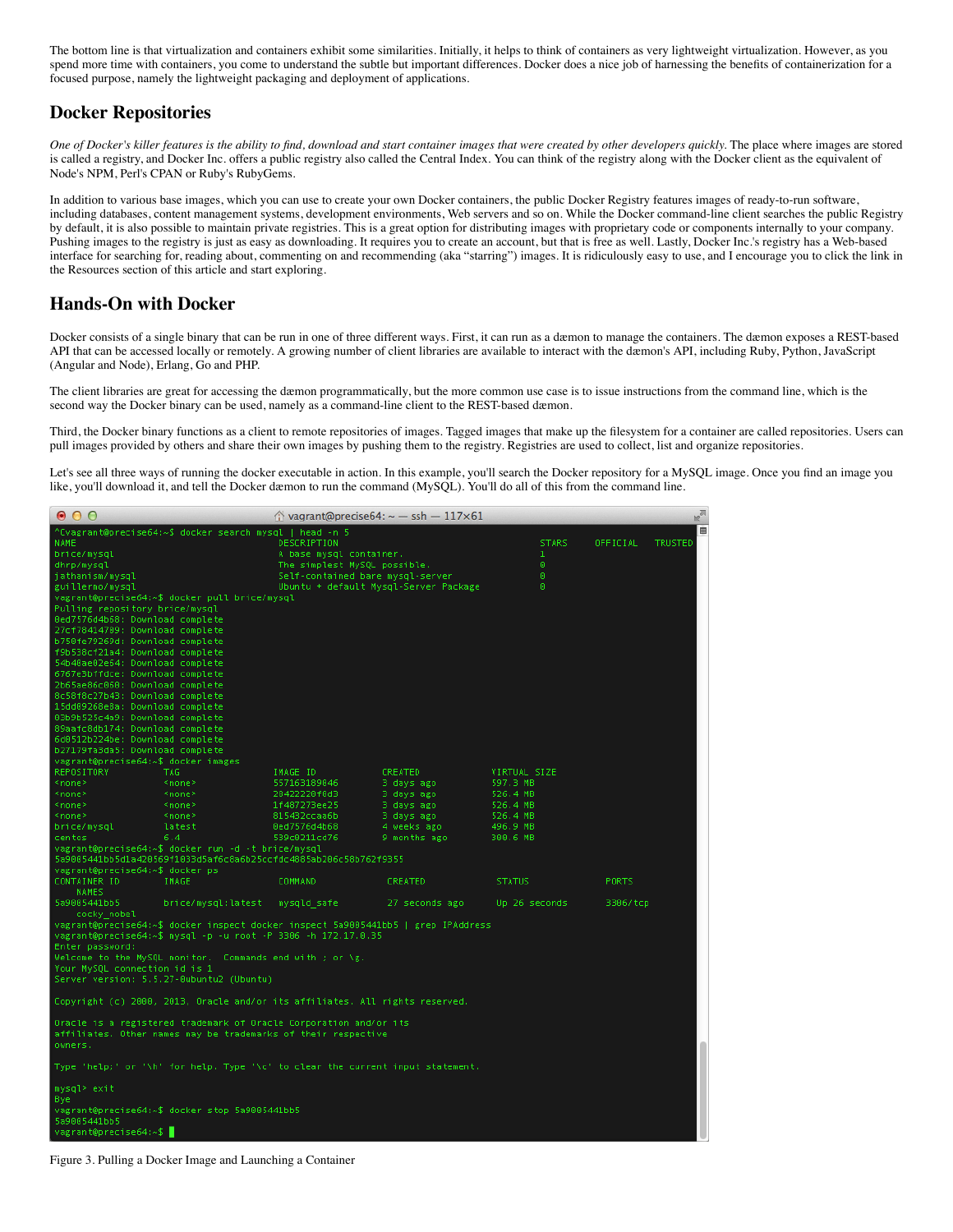Start by issuing the **docker search mysql** command, which then displays a list of images in the public Docker registry that match the keyword "mysql". For no particular reason other than I know it works, let's download the "brice/mysql" image, which you do with the **docker pull brice/mysql** command. You can see that Docker downloaded not only the specified image, but also the images it was built on. With the **docker images** command, you list the images currently available locally, which includes the "brice/mysql" image. Launching the container with the **-d** option to detach from the currently running container, you now have MySQL running in a container. You can verify that with the **docker ps** command, which lists containers, rather than images. In the output, you also see the port on which MySQL is listening, which is the default of 3306.

But, how do you connect to MySQL, knowing that it is running inside a container? Remember that Docker containers get their own network interface. You need to find the IP address and port at which the mysqld server process is listening. The **docker inspect <imageId>** provides a lot of info, but since all you need is the IP address, you can just grep for that when inspecting the container by providing its hash **docker inspect 5a9005441bb5 | grep IPAddress**. Now you can connect with the standard MySQL CLI client by specifying the host and port options. When you're done with the MySQL server, you can shut it down with **docker stop 5a9005441bb5**.

It took seven commands to find, download and launch a Docker container to get a MySQL server running and shut it down after you're done. In the process, you didn't have to worry about conflicts with installed software, perhaps a different version of MySQL, or dependencies. You used seven different Docker commands: search, pull, images, run, ps, inspect and stop, but the Docker client actually offers 33 different commands. You can see the full list by running **docker help** from the command line or by consulting the on-line manual.

Before exercising Docker in the above example, I mentioned that the client communicates with the dæmon and the Docker Registry via REST-based Web services. That implies that you can use a local Docker client to interact with a remote dæmon, effectively administering your containers on a remote machine. The APIs for the Docker dæmon, Registry and Index are nicely documented, illustrated with examples and available on the Docker site (see Resources).

# **Docker Workflow**

There are various ways in which Docker can be integrated into the development and deployment process. Let's take a look at a sample workflow illustrated in Figure 4. A developer in our hypothetical company might be running Ubuntu with Docker installed. He might push/pull Docker images to/from the public registry to use as the base for installing his own code and the company's proprietary software and produce images that he pushes to the company's private registry.

The company's QA environment in this example is running CentOS and Docker. It pulls images from the public and private registries and starts various containers whenever the environment is updated.

Finally, the company hosts its production environment in the cloud, namely on Amazon Web Services, for scalability and elasticity. Amazon Linux is also running Docker, which is managing various containers.

Note that all three environments are running different versions of Linux, all of which are compatible with Docker. Moreover, the environments are running various combinations of containers. However, since each container compartmentalizes its own dependencies, there are no conflicts, and all the containers happily coexist.



### **Sample Docker Workflow**

Figure 4. Sample Software Development Workflow Using Docker

It is crucial to understand that Docker promotes an application-centric container model. That is to say, containers should run individual applications or services, rather than a whole slew of them. Remember that containers are fast and resource-cheap to create and run. Following the single-responsibility principle and running one main process per container results in loose coupling of the components of your system. With that in mind, let's create your own image from which to launch a container.

# **Creating a New Docker Image**

In the previous example, you interacted with Docker from the command line. However, when creating images, it is far more common to create a "Dockerfile" to automate the build process. Dockerfiles are simple text files that describe the build process. You can put a Dockerfile under version control and have a perfectly repeatable way of